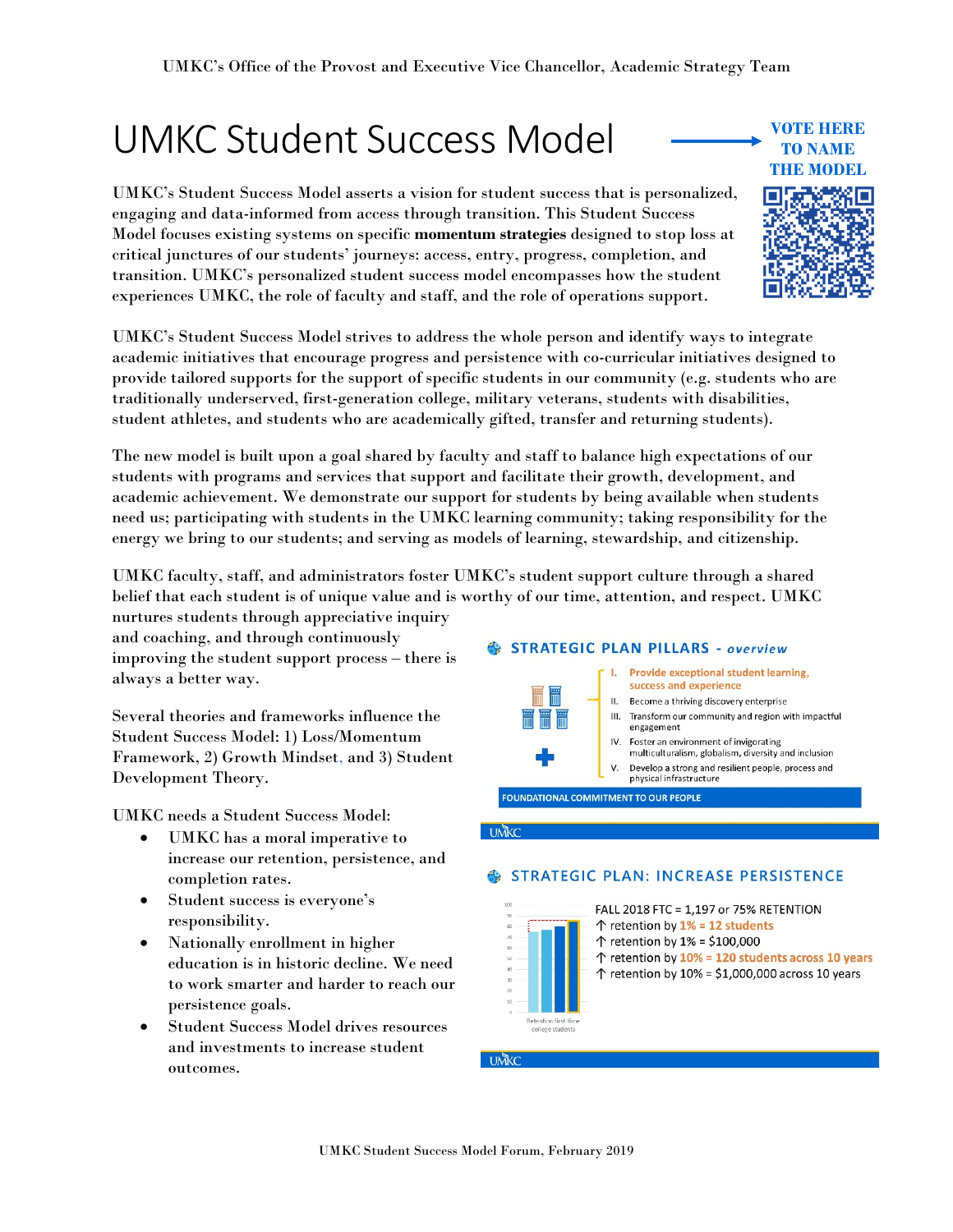# **HOW WE DESIGNED THE MODEL PERSPECTIVE, VOICES, INPUT**

- Peer and benchmark data **•** Students
- 
- Finances Faculty
- New strategic plan Deans
- Literature and promising practices Chairs and Directors
- UMKC benchmarks Staff

- 
- UMKC data Student engagement and enrollment data
	-
	-
	-
	-
	- Foundations & Funding Partners
	- KC Workforce



UMKC's Student Success Model promotes a Culture of Care that works effectively and efficiently for students. Students who embrace the UMKC Culture of Care will:

- Take every opportunity to assist all in our community to reach high expectations;
- Determine how we can achieve our goals rather than request permission to achieve our goals, and
- Develop an atmosphere where students are allowed to be their authentic selves while developing critical life skills that will allow them to thrive in any environment.

UMKC's Student Success Model offers students an opportunity to take personal responsibility for learning, growth, and academic achievements. UMKC's Student Success Model strategies and approaches are grounded in theories that will help students learn to set and reach their goals, such as growth mindset and appreciative inquiry.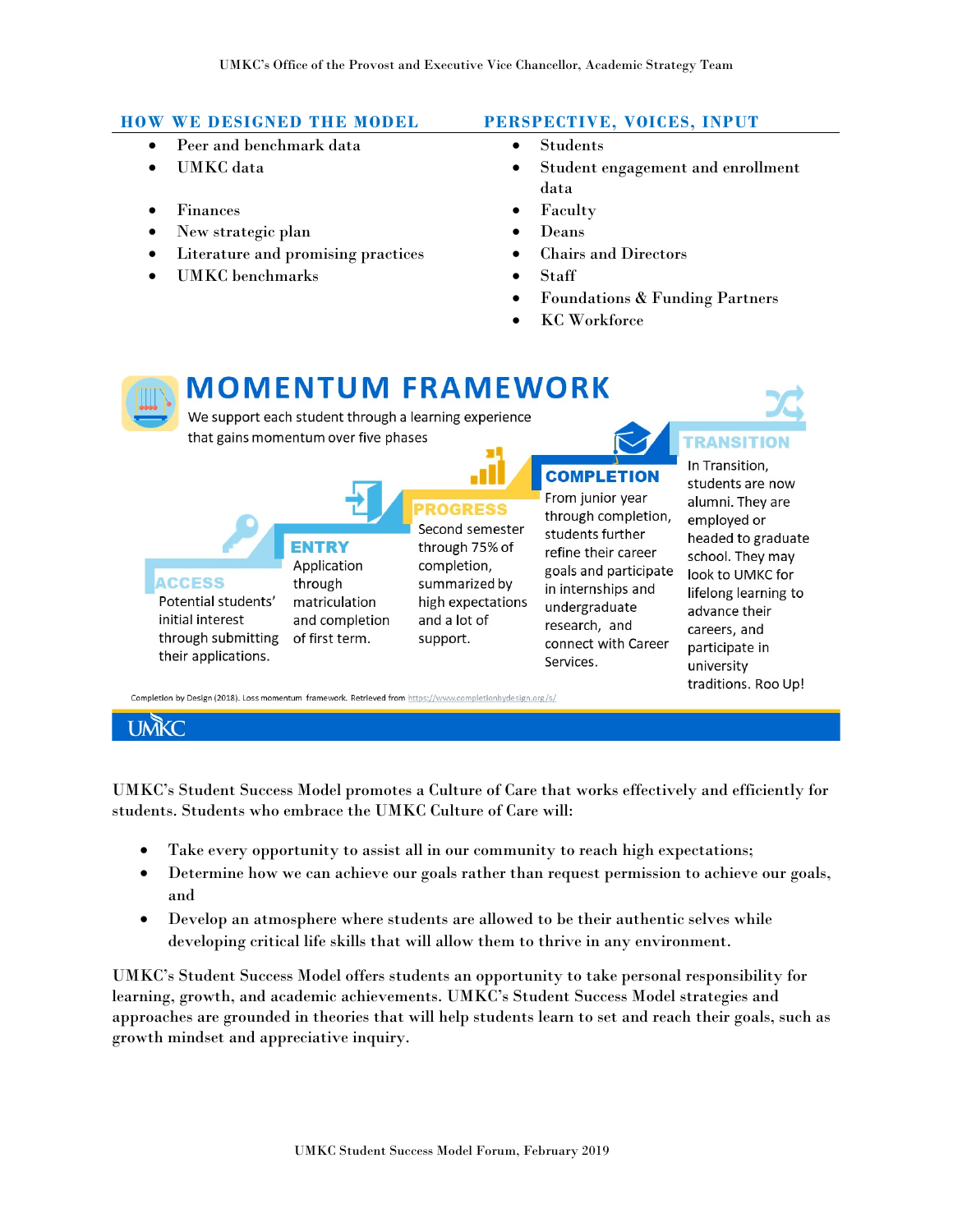

# **UMKC'S STUDENT SUCCESS FOUNDATION**

- Compelling connection of caring and inclusion that inspires student engagement.
- Equitable access to UMKC's academic and co-curricular programs and services.
- Shared growth mindset, learning, discovery and innovation.
- Purpose, empowerment, self-regulation, commitment and resilience that promotes persistence through degree completion and alumni engagement.
- Timely completion of a rigorous academic program of study at the lowest possible cost.
- Ready and well-prepared alumni for independence, career, advanced study, and leadership.

# **CREATING A CULTURE OF CARE**

- 1. We meet each student exactly where they are.
- 2. We assess but don't assume or judge.
- 3. We treat students as our family.
- 4. We engage each student with learning experiences and cocurricular supports to meet their unique needs.
- 5. We provide each student with constant and consistent guidance and feedback.
- 6. We help each student take responsibility for their personal progress, their education, their decisions, and their futures.
- 7. We encourage each student to fully integrate their individual growth with the common good.
- 8. We are proud to contribute to a student-centered urban university, serving our mission of learning, discovery, research and service, inspired by our commitment to equity, diversity, inclusion, and respectful interaction.